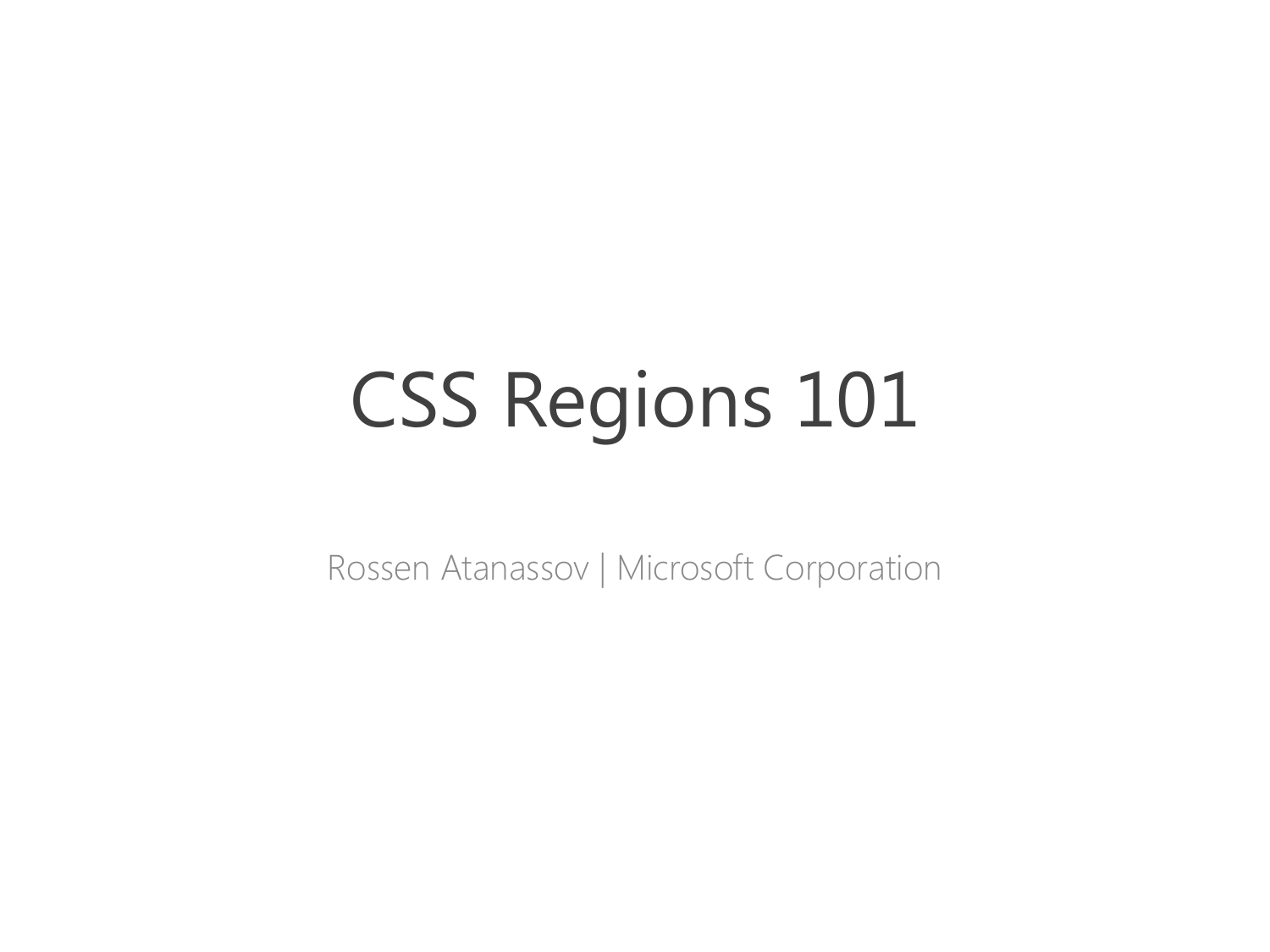## Agenda

- **What is a region?**
- **What is not in scope of regions module?**
- **Questions**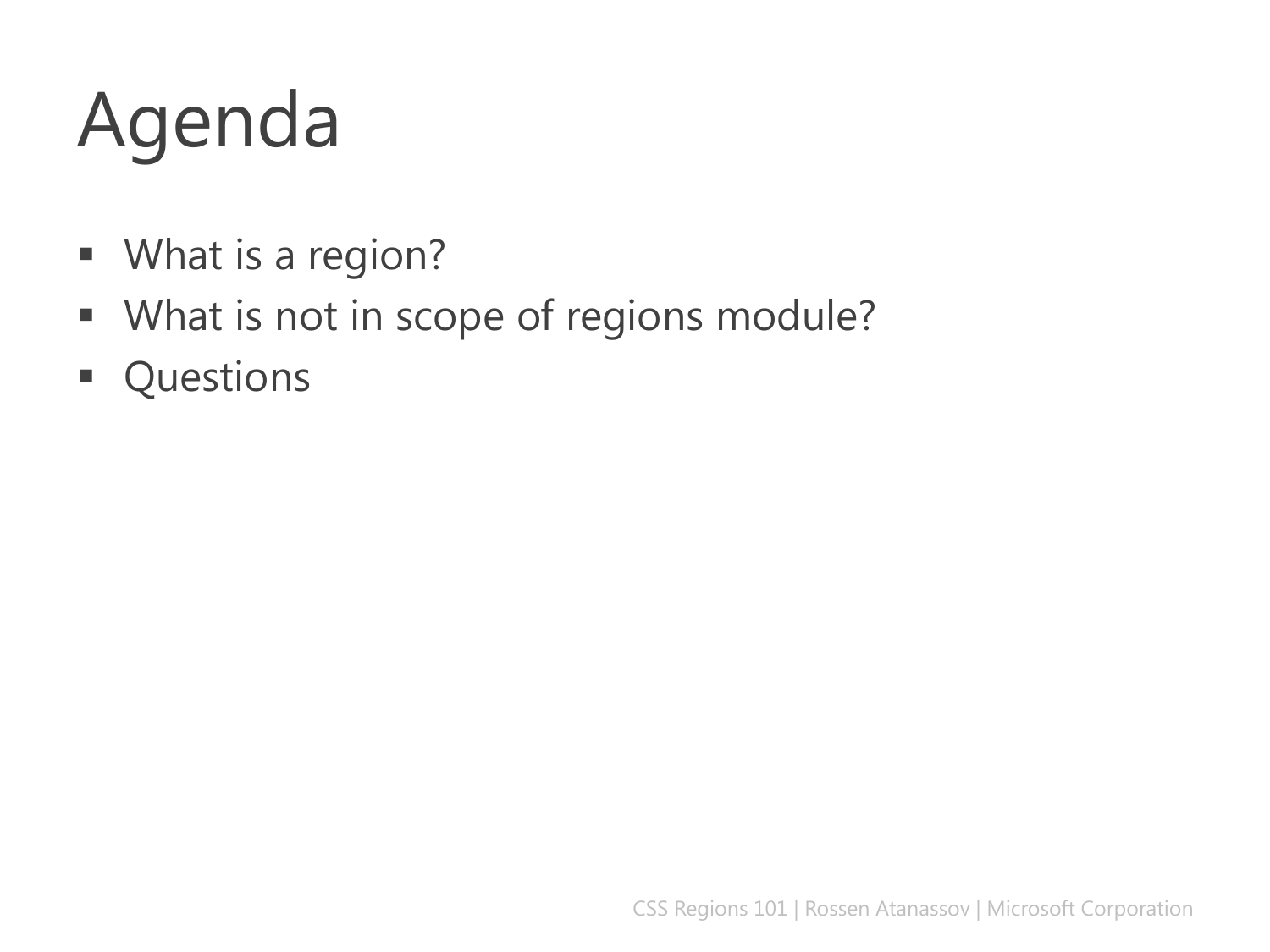# What is a region?

- Element (explicit or pseudo) that is able to receive and output content from other elements (explicit or generated) or external document – *Named Flow*
- **Filter** (as in CSS3 Fragmentation) boxes produced by a regions are able to fragment their content
	- Fragmentation is controlled by the *'region-break'* property
- Regions are able to add visual styling to their fragmented content
	- Only properties that apply to first-line, but not structural ones such as position, display, float etc.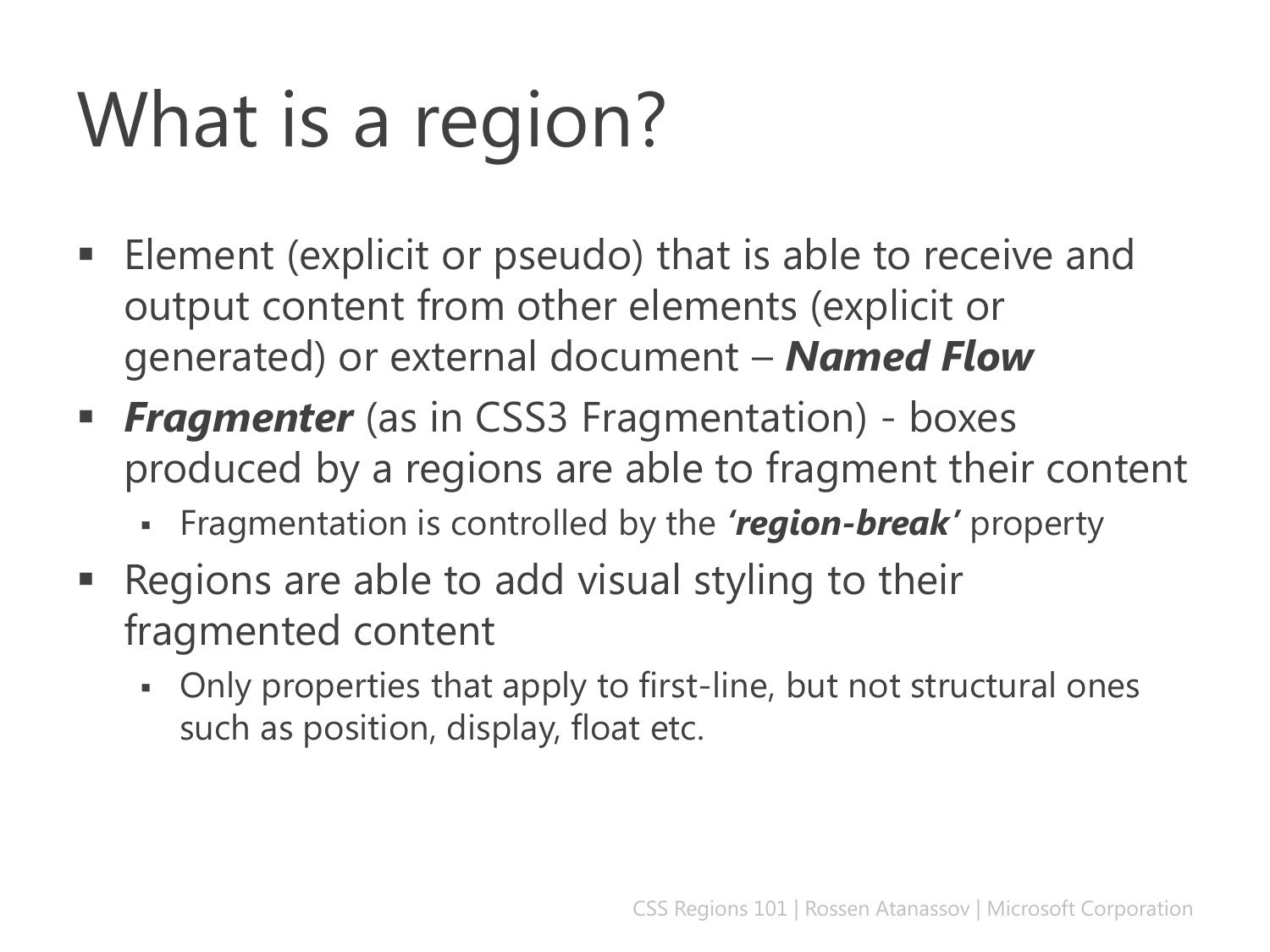## Regions example



CSS Regions 101 | Rossen Atanassov | Microsoft Corporation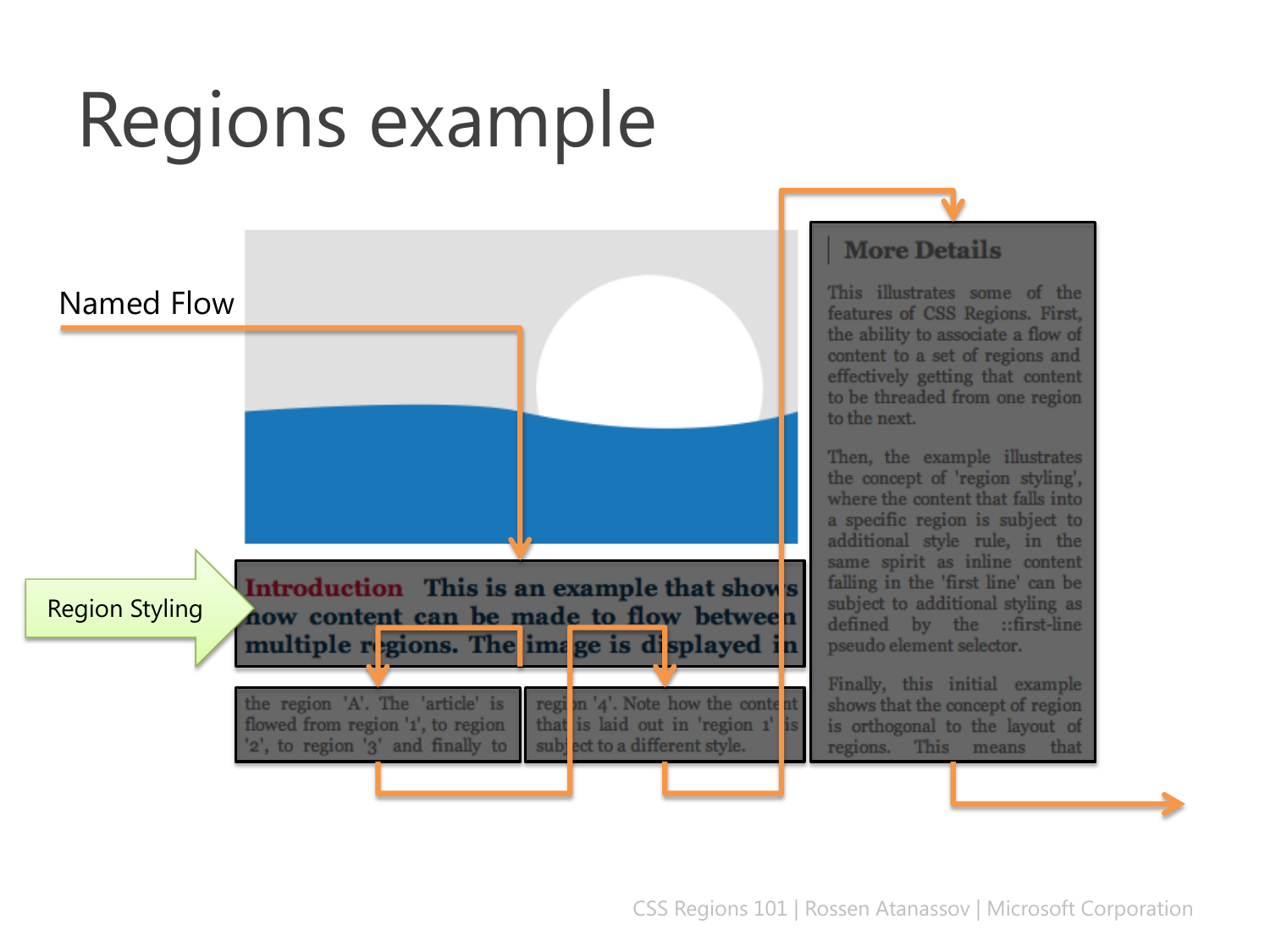#### What is not in scope of regions module?

- **Breaking rules content that breaks between regions** follows the rules specified in CSS3 Fragmentation module
	- Explicit breaks, widows, orphans etc. are not specific to regions but apply to their fragmented content (this same is true for print and multicolumn)
- Auto-generation, conditional generation or grouping of regions – separate topic that should be covered by CSS3 Page Templates module